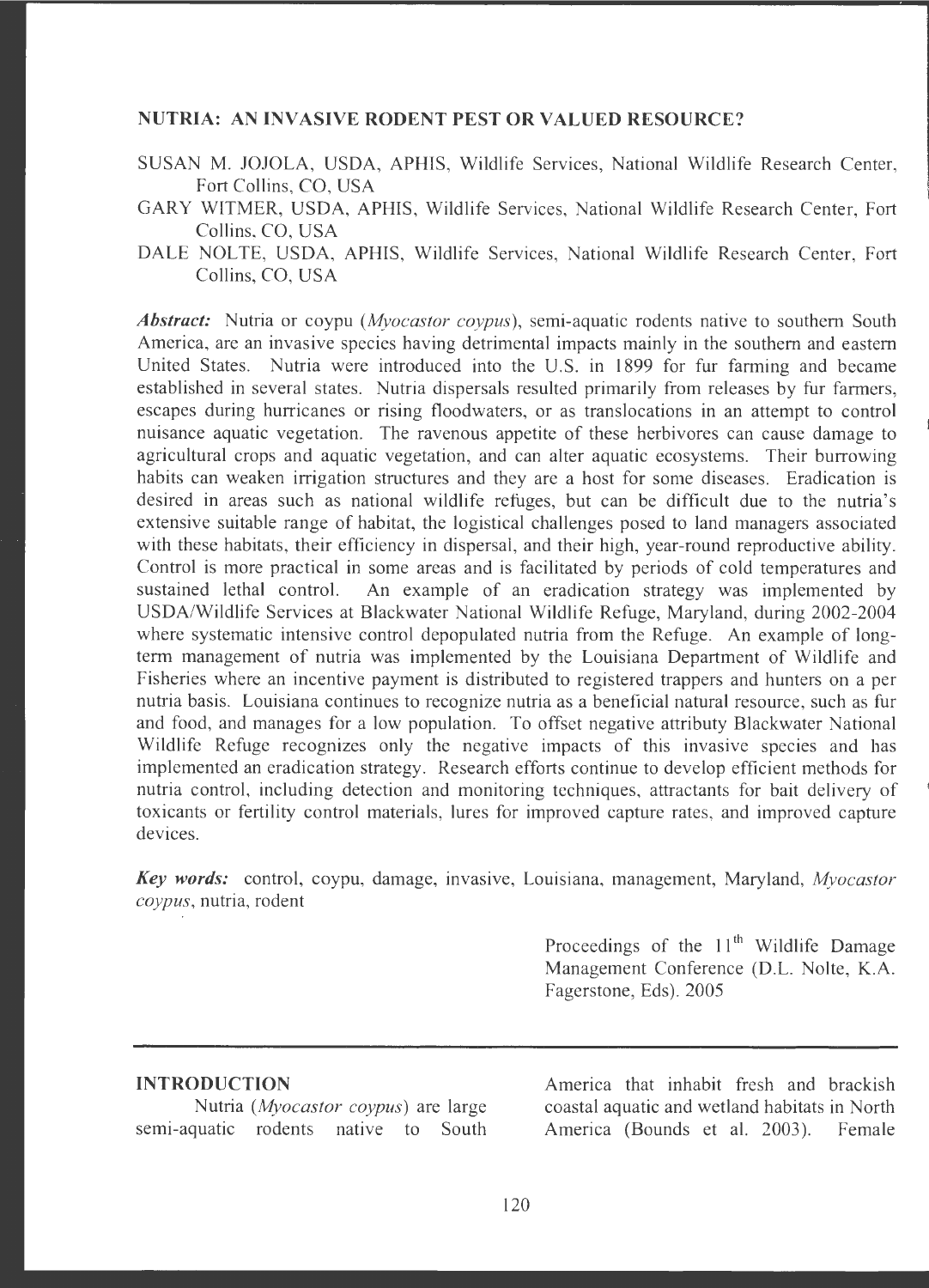nutria are polyestrous and are sexually mature at approximately 5 months of age (Bounds et al. 2003). They are nonseasonal breeders capable of producing 3 to 4 litters a year with an average of 4 to 5 kits per litter (Bounds et al. 2003). Nutria are voracious consumers of vegetation and known to completely denude vegetation from areas where they feed before moving to another area (Mach 2002). Their ease of mobility on land and in water makes them effective dispersers, which can pose a significant challenge to resource managers.

Nutria were first introduced into the United States in 1899 to establish a fur farm in California. This initial introduction failed due to lack of reproductive success (Ashbrook 1948). During the 1930s, nutria were imported for fur farms in Louisiana, Ohio, New Mexico, Washington, Michigan, Oregon, and Utah (Kinler et al. 1987). In addition, nutria were promoted as controllers of nuisance aquatic vegetation and were rapidly transplanted in the southeast in the I 930s and 1940s (Dozier 1952, Evans 1970). Since then accidental and intentional releases have permitted nutria to establish in wetlands in at least 15 states (Willner 1982) with the highest densities occurring along the Gulf Coast of Louisiana and Texas (LeBlanc 1994). The introductions of nutria have been summarized by Carter and Leonard (2002) and Long (2003).

Impacts to wetlands by nutria, especially in areas of Louisiana and Maryland, have triggered intensive control of the rodents. In Louisiana, nutria are found in the highest densities primarily in freshwater marshes and rivers and swamp margins to brackish or salt marshes (Dozier 1985). At the Blackwater National Wildlife Refuge (NWR) in Maryland, the highest densities of nutria occur in open brackish marsh (Willner et al. 1979). Nutria impacts include damage to agriculture, damage to native coastal wetlands, and as potential hosts for disease transmission. Attempts to control or eradicate introduced nutria have been summarized by Carter and Leonard (2002). This paper briefly describes damage<br>by nutria and different management different management approaches, specifically in Louisiana and Maryland , relative to land management and local cultural value of nutria, and research needs for better management of nutria .

# **IMPACTS BY NUTRIA**

# **Agriculture**

Impacts by nutria to agriculture include foraging on crops, weakening irrigation structures by digging burrows, and potential disease transmission to livestock. Crop damage is most prevalent in areas adjacent to aquatic habitats supporting nutria, and especially where nutria are abundant (Bounds et al. 2003). Crops primarily damaged by nutria are sugarcane and rice, but also include corn, milo (grain sorghum), sugar and table beets, alfalfa, wheat, barley, oats, peanuts, and various melons and vegetables (LeBlanc 1994). In Louisiana, nutria commonly undermine and break through water-retaining levees in flooded fields used for rice and crawfish production (LeBlanc 1994). Nutria burrows can weaken flood control levees that protect low-lying areas as well as roadbeds, stream banks, dams, and dikes under heavy weight (LeBlanc 1994). Nutria can be infected with pathogens (e.g., leptospirosis) and parasites transmissible to livestock, which is especially a concern in situations where livestock drink from water contaminated by nutria urine and feces (LeBlanc 1994).

# **Human Disease**

Transmission of diseases and parasites carried by nutria to humans is not well-documented, but could potentially involve toxoplasma, chlamydia, and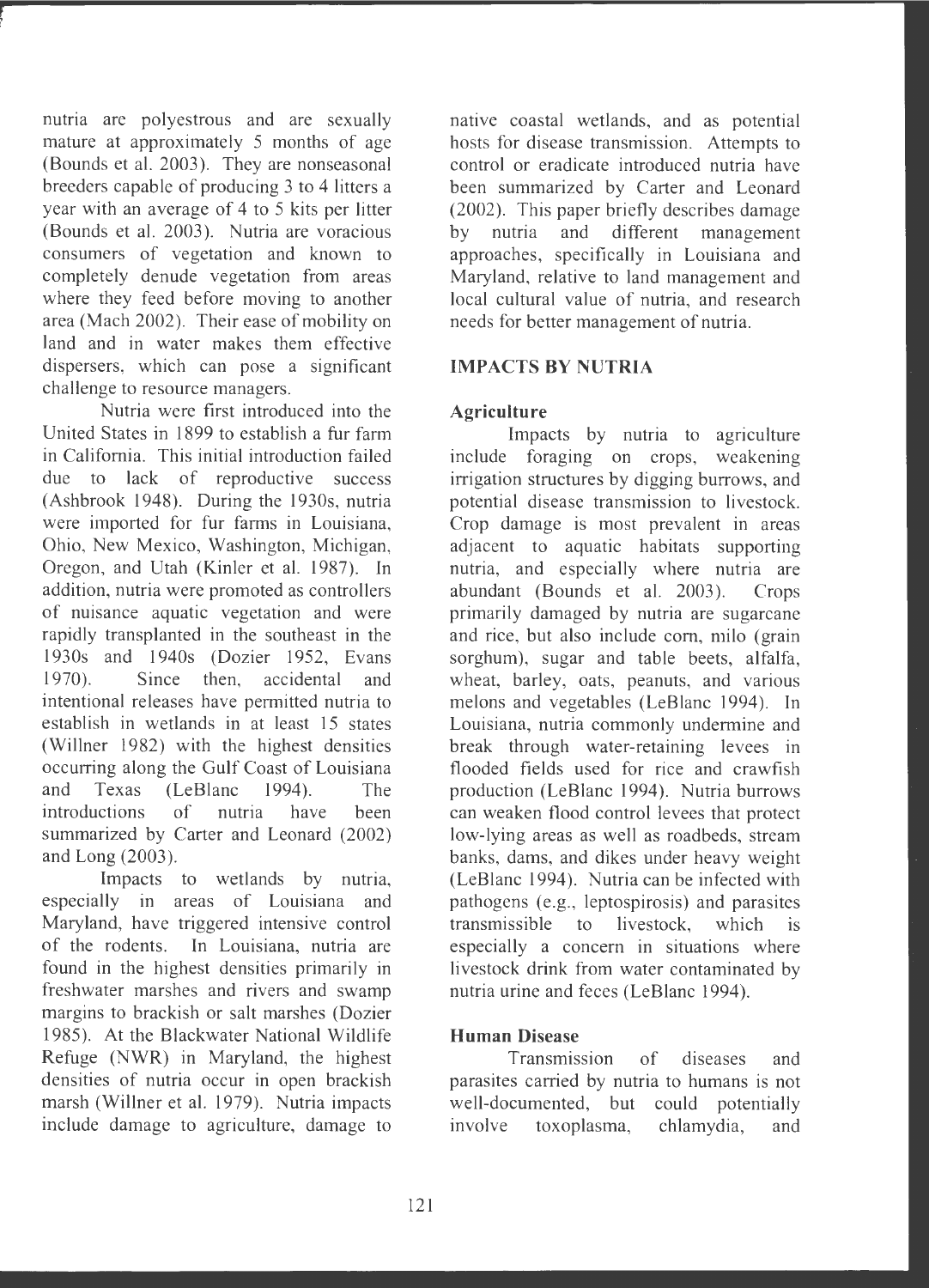salmonella (Bounds et al. 2003). Diseases are common in captive populations where too many nutria are housed in close proximity and where cleaning standards are low (Bounds et al. 2003). In turn, these conditions pose the greatest risk to human handlers who do not wear appropriate personal protective equipment such as gloves while handling animals, or masks while cleaning pens. Nutria parasites most often transmitted to humans are nematodes and blood flukes *(Strongyloides myopotami*  and *Schistosoma mansoni)* that cause what is commonly known as "swimmer's itch" (LeBlanc 1994).

### **Coastal Wetlands**

Nutria are an important resource for the Louisiana fur industry. During the 2000- 2001 trapping season, nutria pelts made up 51% of the total fur harvest in Louisiana (Linscombe 2001). From 1990 to 2000, nutria and raccoon together brought in approximately \$1.1 million to Louisiana (Linscombe 2001). Despite this economic advantage, nutria in high densities also can be detrimental to wetlands. Nutria are recognized as at least a contributing factor to the decline of native Louisiana coastal marsh, declining vegetative biomass, and changing plant communities (Shaffer et al. 1992. Grace and Ford 1996. Evers et al. 1998). Louisiana has lost about 22,000 acres of marsh to nutria vegetative damage and over 100,000 acres of marsh have been negatively impacted by nutria (Marx et al. 2004).

The purpose of Blackwater NWR in Maryland is to protect and manage habitat for migratory birds, threatened and endangered plants and animals, and other native species. The NWR specifically manages for control of invasive species to protect native species (Bounds and Carowan 2000). In Maryland, nutria have no natural predators, such as alligators found in

Louisiana. Nutria are considered a primary factor in the decline of the marsh in the Blackwater basin due to their "eat out" of the vegetative root mat. The vegetative root mat is a floating marsh above a layer of fluid mud. Nutria will chew through the mat exposing the mud, which leads to erosion caused by tidal currents and wave action. Erosion causes sinking of the marsh surface , which results in vegetation loss to flooding. The areas damaged by nutria become permanent, open water ponds. Much of this marsh loss removes habitat for native wildlife species such as waterfowl, wading birds, and muskrats.

# **NUTRIA MANAGEMENT**

# **Louisiana**

Louisiana's approach to nutria control is managing for low populations. Nutria continue to be a valuable furbearer in Louisiana providing both livelihoods and recreation for hunters and trappers. However, to maintain a viable market, the value of nutria pelts must be an incentive for hunters and trappers (Kinler et al. 1987). Without an appropriate incentive to entise outdoorsmen nutria populations will not be trapped and allowed to rapidly increase. In addition to the fur market, nutria are marketed as a healthy alternative for human consumption, having just  $1.5g$  of fat per  $100g$  of meat (turkey 2.9g, beef 26.6g) and a high protein level at 22. lg/l00g (turkey 21.8g , beef 16.6; Marx et al. 2004). Nutria also provide a food base for alligators, another valuable natural resource of Louisiana.

In January 2002, the Coastwide Nutria Control Program (CNCP) was initiated to significantly reduce damage to coastal wetlands caused by nutria by removing 400,000 nutria annually. The project was funded by the Coastal Wetlands Planning, Protection and Restoration Act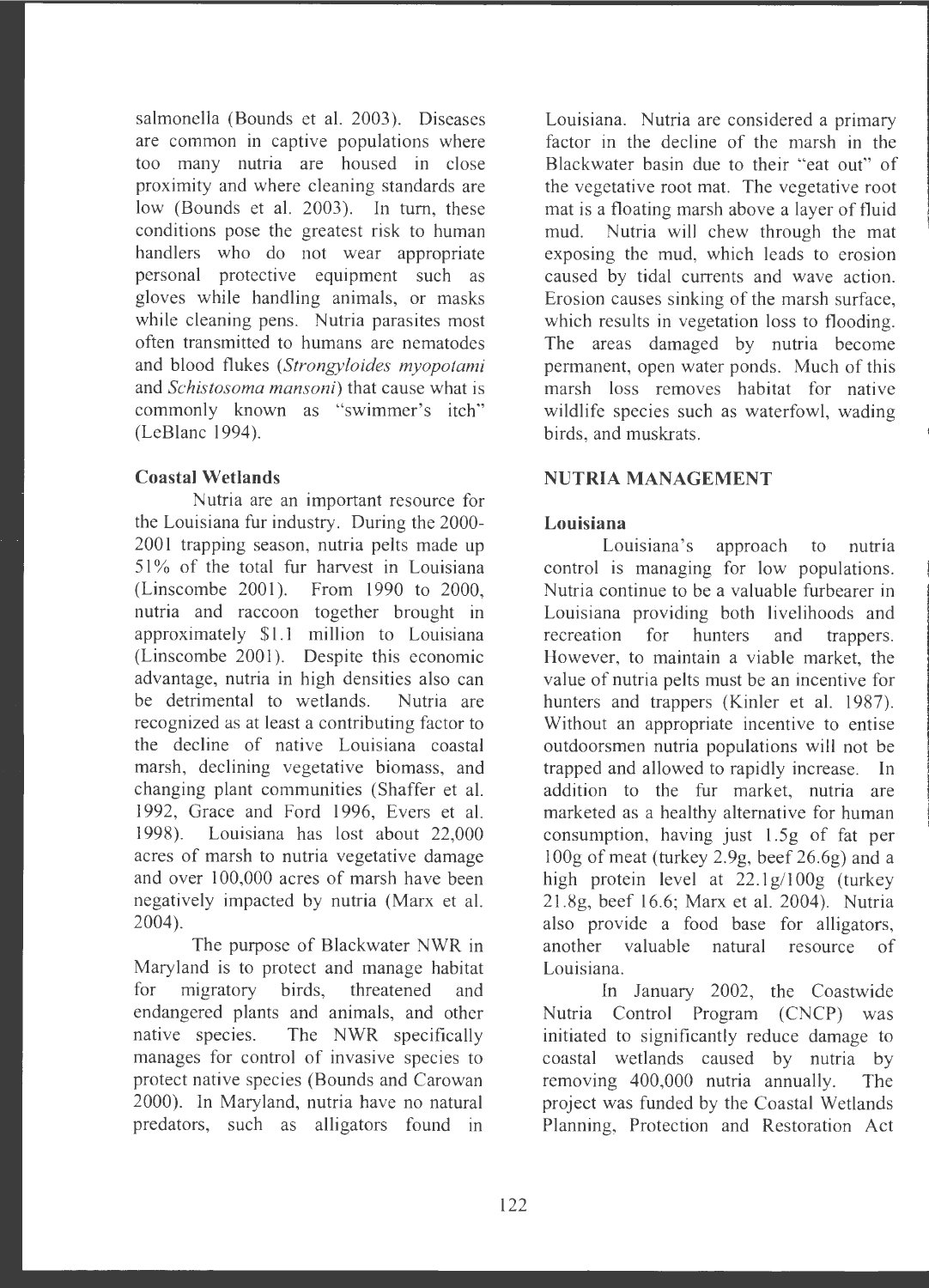through the Natural Resources Conservation Service and the Louisiana Department of Natural Resources with the Louisiana Department of Wildlife and Fisheries as the lead implementing agency. The method used to reduce nutria damage is an incentive payment to registered trappers and hunters of \$4.00 per nutria tail to encourage trappers and hunters to remove nutria from marshes. In the  $2003-2004$  season a total of  $332,596$ nutria tails were collected by 346 participants under the CNCP.

The CNCP conducts aerial vegetation surveys following nutria harvests to assess damaged area. In 2004, the extrapolated estimate of coastwide vegetation damage was 63,400 acres impacted at any one time. This is a  $22.8\%$ decrease from 2003 (82,080 acres extrapolated coastwide; Marx et al. 2004). Additionally, the amount of conversion to open water was reduced by 98% over a two year period. The CNCP demonstrates that marsh habitat can recover in the absence of, or with low populations of, nutria.

### **Maryland**

The Blackwater NWR manages natural resources for native species. Thus, the approach of the NWR is to eradicate the invasive nutria from the Refuge. In 1997, a partnership of federal, state, and private natural resource organizations was formed to address the nutria problem and create a management plan to reduce or eliminate nutria on the Maryland Eastern Shore (Bounds and Carowan 2002, Kendrot 2004). The Nutria Project was designed in two phases, the first collected biological information on nutria in the Chesapeake Bay marshlands. The second phase was designed to assess the feasibility of eradicating nutria throughout the Delmarva Peninsula. The U.S. Department of Agriculture Wildlife Services, the U.S. Fish and Wildlife Service Chesapeake Bay Field

Office, and Chesapeake Marshlands National Wildlife Refuge Complex signed an interagency agreement in March 2002. The role of Wildlife Services was to implement field operations for Phase 2 of the Nutria Project.

Wildlife Services' method of removal was trapping and shooting nutria in the NWR systematically from west to east. To do so, the NWR was divided into 40-acre trapping units using global positioning systems, and units were assigned to specific agency personnel. Fifteen personnel trapped and shot nutria within their units and once a two week period passed with no nutria removals, the unit was considered depopulated. Personnel then moved their traps eastward toward the next unit. After depopulation, trapping units were monitored for signs of resident or transient nutria activity at three month intervals. Residual nutria were trapped when monitoring efforts indicated that capture was likely. Dogs were also used to find elusive nutria.

Approximately 14,000 acres were trapped between September 2002 and August 2003, with the removal of 4,550 nutria during initial trapping and 97 during monitoring efforts (Kendrot 2004). Over a two-year period, approximately 8,300 nutria were cleared from about 35,000 acres in and around the NWR (Kendrot, unpubl. data). The Blackwater NWR is considered clear of nutria and is considered a success story in eradication of nutria within a designated area. Continued vigilance will be needed to prevent the reestablishment of nutria in the **NWR .** 

# **RESEARCH AREAS TO IMPROVE NUTRIA MANAGEMENT**

Management plans to control nutria typically involve population reduction or eradication (Schitoskey et al. 1972, Gosling and Baker 1989, Carter and Leonard 2002). The tools used to accomplish reduction or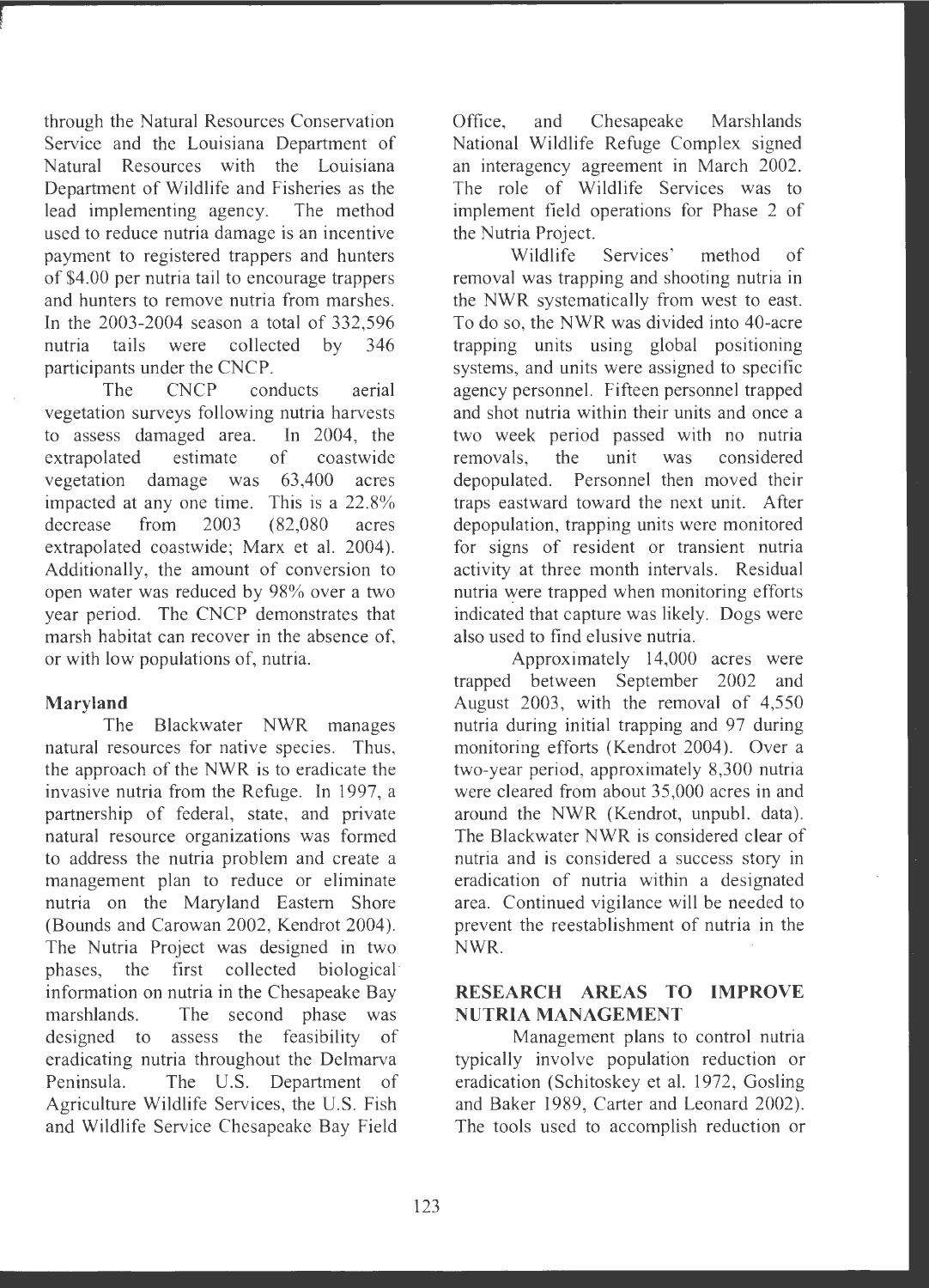eradication of nutria need to be assessed based on management objectives and approach. Currently, research needs identified to improve nutria management include monitoring techniques, lures and attractants, toxicants, and multiple capture systems. Fertility control (Mach 2002) and landscape-level population and management modeling (Carter et al. 1999) may also provide useful techniques to future management.

## **Monitoring Techniques**

Detecting and reducing or eliminating low-density populations of nutria is a major challenge in an effort to completely eradicate nutria from an area. Managers' investment of resources and effort can be negated by residual nutria that go undetected and are left to quickly repopulate an area. Currently, Wildlife Service's use of Labrador retrievers at Blackwater NWR has facilitated their efforts to remove nutria that personnel may have missed (Kendrot 2004). Retrievers are effective at detecting nutria on air currents both in open water and mud situations. With the help of retrievers, personnel can remove individual nutria from an area immediately rather than making repeated visits to the site when using traps.

#### **Lures/ Attractants**

Lures and attractants are useful in nutria control by attracting nutria to sites where a treatment is presented. Attractants are useful for luring several nutria to a common site, such as a toxic bait station, or individual nutria to a specific site, such as a trap . Attractants can increase the number of nutria visiting bait stations and reduce time required for bait stations to be operational, thereby reducing non-target exposure. Most rodent species have a keen sense of smell and respond to various odors (Mason et al. 1994). When presented with visual,

auditory, and odor cues, nutria responded best to odors; thus olfactory cues appear to have the greatest potential for developing future attractants (Nolte et al. 2004). In other olfactory trials, nutria were most attracted to semiochemicals, such as fur extract from female nutria and nutria anal gland secretions (Jojola, unpubl. data). Additionally, nutria are more attracted to fertilized marsh plants when offered with nonfertilized marsh plants (Jojola, unpubl. data). Conversely, while nutria emit audio calls, recorded calls tended to be avoided and there was indifference toward live conspecifics as cues (Nolte et al. 2004). The assessment of other potential olfactory attractants for nutria should continue so as to provide effective management techniques.

#### **Toxicants**

Zinc phosphide is the only toxicant currently registered for controlling nutria (LeBlanc 1994). Effective attractants would enhance efficacy of toxic baiting stations. Schitoskey et al. (1972) recommended toxicants, such as zinc phosphide, for large scale nutria control. Placing zinc phosphide-treated bait on rafts has been an effective method to reduce nutria populations on open waterways (LeBlanc 1994). Rafts with treated baits were less effective when placed in coastal marsh, but this is probably because nutria had access to other food sources available in late spring (Nolte et al. 2004). Efforts to bait nutria on native marsh would probably be more effective if applied during the winter when native forage is less abundant (Nolte et al. 2004). Mach (2002) discussed the potential use of other rodenticides for nutria control. They noted the concern about secondary hazards from the use of anticoagulant rodenticides.

#### **Multiple-capture Systems**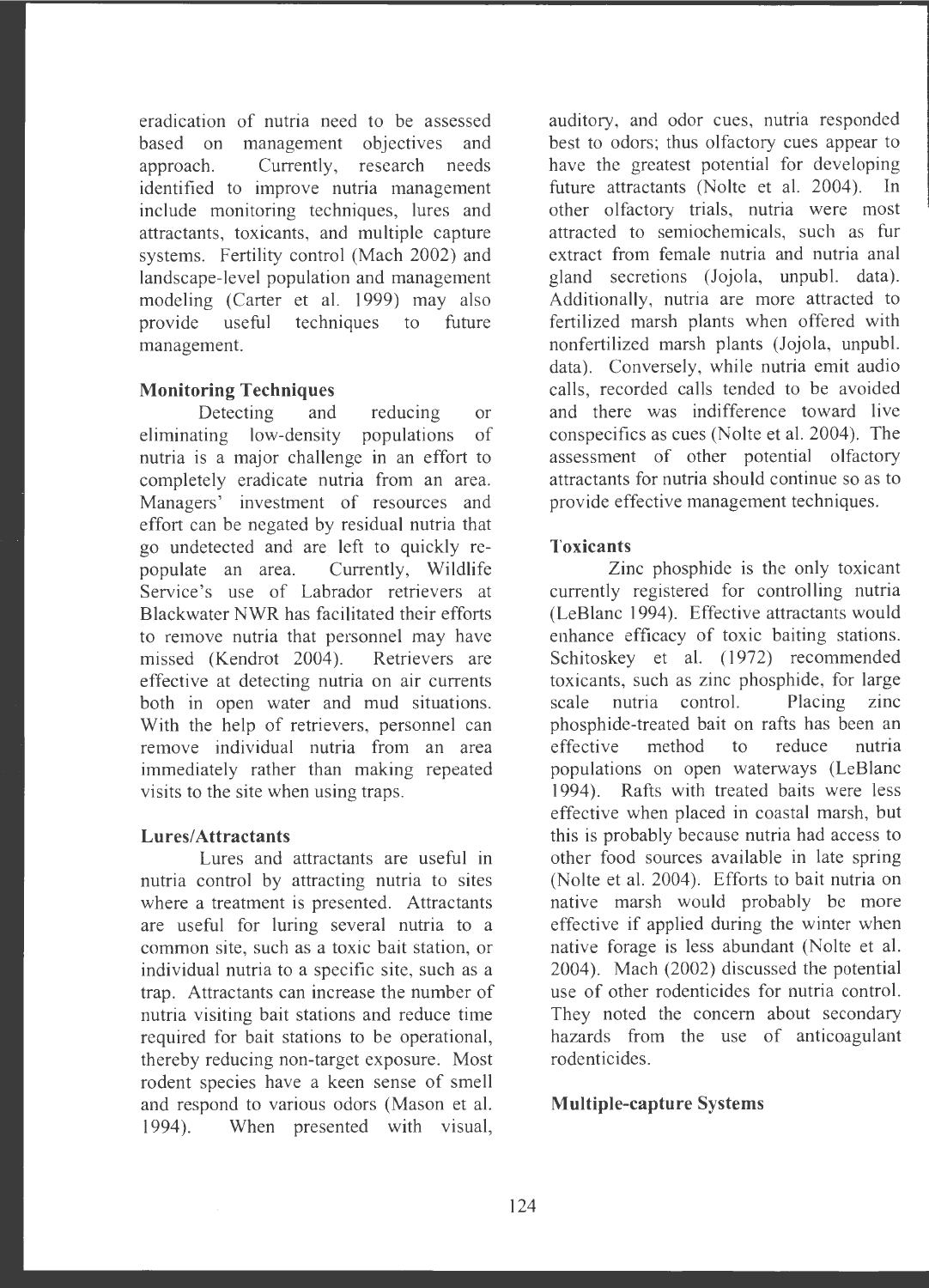Multiple-capture traps would enable several nutria to be captured within a single trap, thereby reducing the effort required to maintain numerous traps. Traps with oneway doors are ideal for multiple-capture systems in that captured live nutria may serve as a lure for other nutria in the area. Other effective lures for multiple-capture systems would most likely be olfactory cues or fertilized plants of coastal marshes. A trapper would need to visit the traps periodically to euthanize and remove the captured nutria.

### **CONCLUSION**

Nutria are a challenge to control and even more difficult to eradicate from a sizable area, but with an effective strategy and sufficient resources and effort, they can be removed from large areas. Improving the tools available to managers will enhance the effectiveness and efficiency of nutria control. For example, Labrador retrievers are more commonly being used to detect nutria at low densities. Effective attractants will most likely be biologically-based or food-based olfactory cues and would serve to enhance other means of control such as multiple-capture traps and toxic bait stations. Zinc phosphide is currently the only registered toxicant for nutria and research is underway to improve its effectiveness while reducing potential hazards.

#### **ACKNOWLEDGEMENTS**

We wish to thank Greg Linscombe and Ed Mouton of the Louisiana Department of Wildlife and Fisheries for the use of their facilities to conduct attractant research; Jared Leger who cared for study animals, implemented research trials, and collected and tabulated data; Dwight LeBlanc of Wildlife Services in Louisiana for funding the attractant study; Steve Kendrot of Wildlife Services in Maryland for providing research materials and information for the manuscript: and Steve Finckbeiner of Cornell University for supplying potential attractants for research trials.

#### **LITERATURE CITED**

- ASHBROOK, F.G. 1948. Nutrias grow in United States. Journal of Wildlife Management 12:87-95.
- BOUNDS, D.8. , AND G.A. CAROWAN, JR. 2002. Nutria: A nonnative nemesis. Transactions of the North American Wildlife and Natural Resources Conference 65:405-413.
- BOUNDS, D.L., M.H. SHERFY, AND T.A. MOLLETT. 2003. Nutria. Pages 1119-1147 *in* G.A. Feldhamer, B.C. Thompson, and J.A. Chapman, editors. Wild mammals of North America: Biology, management, and conservation. John Hopkins University Press, Baltimore, MD, USA.
- CARTER, J., A.L. FOOTE, AND L.A. JOHNSON. 1999. Modeling the effect of nutria *(Myocastor coypus)* on wetland loss. Wetlands 29:209-219.
- AND B.P. LEONARD. 2002. A review of the literature on the worldwide distribution, spread of, and efforts to eradicate the coypu *(Myocastor coypus) .*  Wildlife Society Bulletin 30: 162-175.
- DOZIER, H.L. 1952. The present status and future of nutria in the southeast states. Proceedings of the Annual Conference of the Southeastern Association of Game and Fish Commissioners 6:368- 373.
- 1985. The present status and future of nutria in the southeast states. Proceedings of the Annual Conference of the Southeastern Association of Game and Fish Commissioners 5:368- 73.
- EVANS, J. 1970. About nutria and their control. United States Bureau of Sport Fisheries and Wildlife, Denver Wildlife Research Center, Denver, CO, USA.
- EVERS, D.E., C.E. SASSER, J.G. GOSSELINK, D.A. FULLER, AND J.M. VISSER. 1998. The impact of vertebrate herbivores on